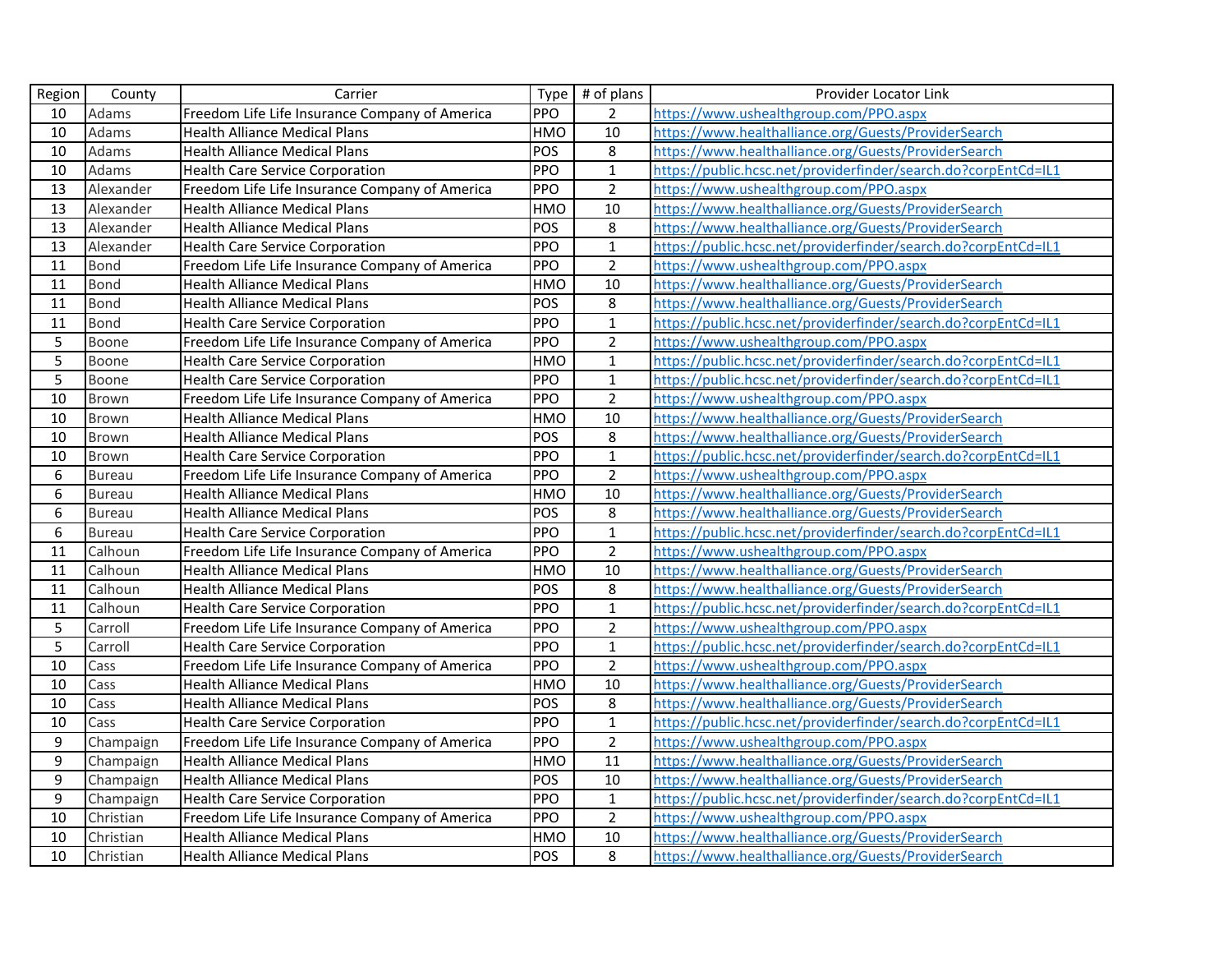| 10             | Christian     | <b>Health Care Service Corporation</b>         | <b>PPO</b> | $\mathbf{1}$    | https://public.hcsc.net/providerfinder/search.do?corpEntCd=IL1 |
|----------------|---------------|------------------------------------------------|------------|-----------------|----------------------------------------------------------------|
| 9              | Clark         | Freedom Life Life Insurance Company of America | PPO        | $\overline{2}$  | https://www.ushealthgroup.com/PPO.aspx                         |
| 9              | Clark         | <b>Health Alliance Medical Plans</b>           | <b>HMO</b> | 11              | https://www.healthalliance.org/Guests/ProviderSearch           |
| 9              | Clark         | <b>Health Alliance Medical Plans</b>           | POS        | 10              | https://www.healthalliance.org/Guests/ProviderSearch           |
| 9              | Clark         | <b>Health Care Service Corporation</b>         | PPO        | $\mathbf{1}$    | https://public.hcsc.net/providerfinder/search.do?corpEntCd=IL1 |
| 13             | Clay          | Freedom Life Life Insurance Company of America | PPO        | $\overline{2}$  | https://www.ushealthgroup.com/PPO.aspx                         |
| 13             | Clay          | <b>Health Alliance Medical Plans</b>           | <b>HMO</b> | $\overline{10}$ | https://www.healthalliance.org/Guests/ProviderSearch           |
| 13             | Clay          | <b>Health Alliance Medical Plans</b>           | POS        | 8               | https://www.healthalliance.org/Guests/ProviderSearch           |
| 13             | Clay          | <b>Health Care Service Corporation</b>         | PPO        | $\mathbf{1}$    | https://public.hcsc.net/providerfinder/search.do?corpEntCd=IL1 |
| 11             | Clinton       | Freedom Life Life Insurance Company of America | PPO        | $\overline{2}$  | https://www.ushealthgroup.com/PPO.aspx                         |
| 11             | Clinton       | <b>Health Alliance Medical Plans</b>           | <b>HMO</b> | 10              | https://www.healthalliance.org/Guests/ProviderSearch           |
| 11             | Clinton       | <b>Health Alliance Medical Plans</b>           | POS        | $\bf 8$         | https://www.healthalliance.org/Guests/ProviderSearch           |
| 11             | Clinton       | <b>Health Care Service Corporation</b>         | PPO        | $\mathbf 1$     | https://public.hcsc.net/providerfinder/search.do?corpEntCd=IL1 |
| 9              | Coles         | Freedom Life Life Insurance Company of America | PPO        | $\mathbf 2$     | https://www.ushealthgroup.com/PPO.aspx                         |
| $\overline{9}$ | Coles         | <b>Health Alliance Medical Plans</b>           | <b>HMO</b> | $\overline{11}$ | https://www.healthalliance.org/Guests/ProviderSearch           |
| 9              | Coles         | <b>Health Alliance Medical Plans</b>           | POS        | 10              | https://www.healthalliance.org/Guests/ProviderSearch           |
| 9              | Coles         | <b>Health Care Service Corporation</b>         | PPO        | $\mathbf{1}$    | https://public.hcsc.net/providerfinder/search.do?corpEntCd=IL1 |
| $\mathbf{1}$   | Cook          | Freedom Life Life Insurance Company of America | PPO        | $\overline{2}$  | https://www.ushealthgroup.com/PPO.aspx                         |
| $\mathbf{1}$   | Cook          | <b>Health Care Service Corporation</b>         | <b>HMO</b> | $\mathbf{1}$    | https://public.hcsc.net/providerfinder/search.do?corpEntCd=IL1 |
| $\mathbf{1}$   | Cook          | <b>Health Care Service Corporation</b>         | PPO        | $\mathbf{1}$    | https://public.hcsc.net/providerfinder/search.do?corpEntCd=IL1 |
| 13             | Crawford      | Freedom Life Life Insurance Company of America | PPO        | $\overline{2}$  | https://www.ushealthgroup.com/PPO.aspx                         |
| 13             | Crawford      | <b>Health Alliance Medical Plans</b>           | <b>HMO</b> | 10              | https://www.healthalliance.org/Guests/ProviderSearch           |
| 13             | Crawford      | <b>Health Alliance Medical Plans</b>           | POS        | 8               | https://www.healthalliance.org/Guests/ProviderSearch           |
| 13             | Crawford      | <b>Health Care Service Corporation</b>         | PPO        | $\overline{1}$  | https://public.hcsc.net/providerfinder/search.do?corpEntCd=IL1 |
| 9              | Cumberland    | Freedom Life Life Insurance Company of America | PPO        | $\mathbf 2$     | https://www.ushealthgroup.com/PPO.aspx                         |
| 9              | Cumberland    | <b>Health Alliance Medical Plans</b>           | <b>HMO</b> | $\overline{11}$ | https://www.healthalliance.org/Guests/ProviderSearch           |
| 9              | Cumberland    | <b>Health Alliance Medical Plans</b>           | POS        | 10              | https://www.healthalliance.org/Guests/ProviderSearch           |
| 9              | Cumberland    | <b>Health Care Service Corporation</b>         | PPO        | $\mathbf{1}$    | https://public.hcsc.net/providerfinder/search.do?corpEntCd=IL1 |
| 5              | DeKalb        | Freedom Life Life Insurance Company of America | PPO        | $\overline{2}$  | https://www.ushealthgroup.com/PPO.aspx                         |
| 5              | DeKalb        | <b>Health Care Service Corporation</b>         | <b>HMO</b> | $\mathbf{1}$    | https://public.hcsc.net/providerfinder/search.do?corpEntCd=IL1 |
| 5              | DeKalb        | <b>Health Care Service Corporation</b>         | PPO        | $\mathbf{1}$    | https://public.hcsc.net/providerfinder/search.do?corpEntCd=IL1 |
| 8              | DeWitt        | Freedom Life Life Insurance Company of America | PPO        | $\overline{2}$  | https://www.ushealthgroup.com/PPO.aspx                         |
| 8              | DeWitt        | <b>Health Alliance Medical Plans</b>           | <b>HMO</b> | 10              | https://www.healthalliance.org/Guests/ProviderSearch           |
| 8              | DeWitt        | <b>Health Alliance Medical Plans</b>           | <b>POS</b> | $\,8\,$         | https://www.healthalliance.org/Guests/ProviderSearch           |
| 8              | DeWitt        | <b>Health Care Service Corporation</b>         | <b>HMO</b> | $\mathbf{1}$    | https://public.hcsc.net/providerfinder/search.do?corpEntCd=IL1 |
| 8              | DeWitt        | <b>Health Care Service Corporation</b>         | PPO        | $\mathbf 1$     | https://public.hcsc.net/providerfinder/search.do?corpEntCd=IL1 |
| 9              | Douglas       | Freedom Life Life Insurance Company of America | PPO        | $\overline{2}$  | https://www.ushealthgroup.com/PPO.aspx                         |
| 9              | Douglas       | <b>Health Alliance Medical Plans</b>           | <b>HMO</b> | 11              | https://www.healthalliance.org/Guests/ProviderSearch           |
| 9              | Douglas       | <b>Health Alliance Medical Plans</b>           | POS        | 10              | https://www.healthalliance.org/Guests/ProviderSearch           |
| 9              | Douglas       | <b>Health Care Service Corporation</b>         | <b>PPO</b> | $\mathbf{1}$    | https://public.hcsc.net/providerfinder/search.do?corpEntCd=IL1 |
| $\overline{3}$ | <b>DuPage</b> | Freedom Life Life Insurance Company of America | PPO        | $\overline{2}$  | https://www.ushealthgroup.com/PPO.aspx                         |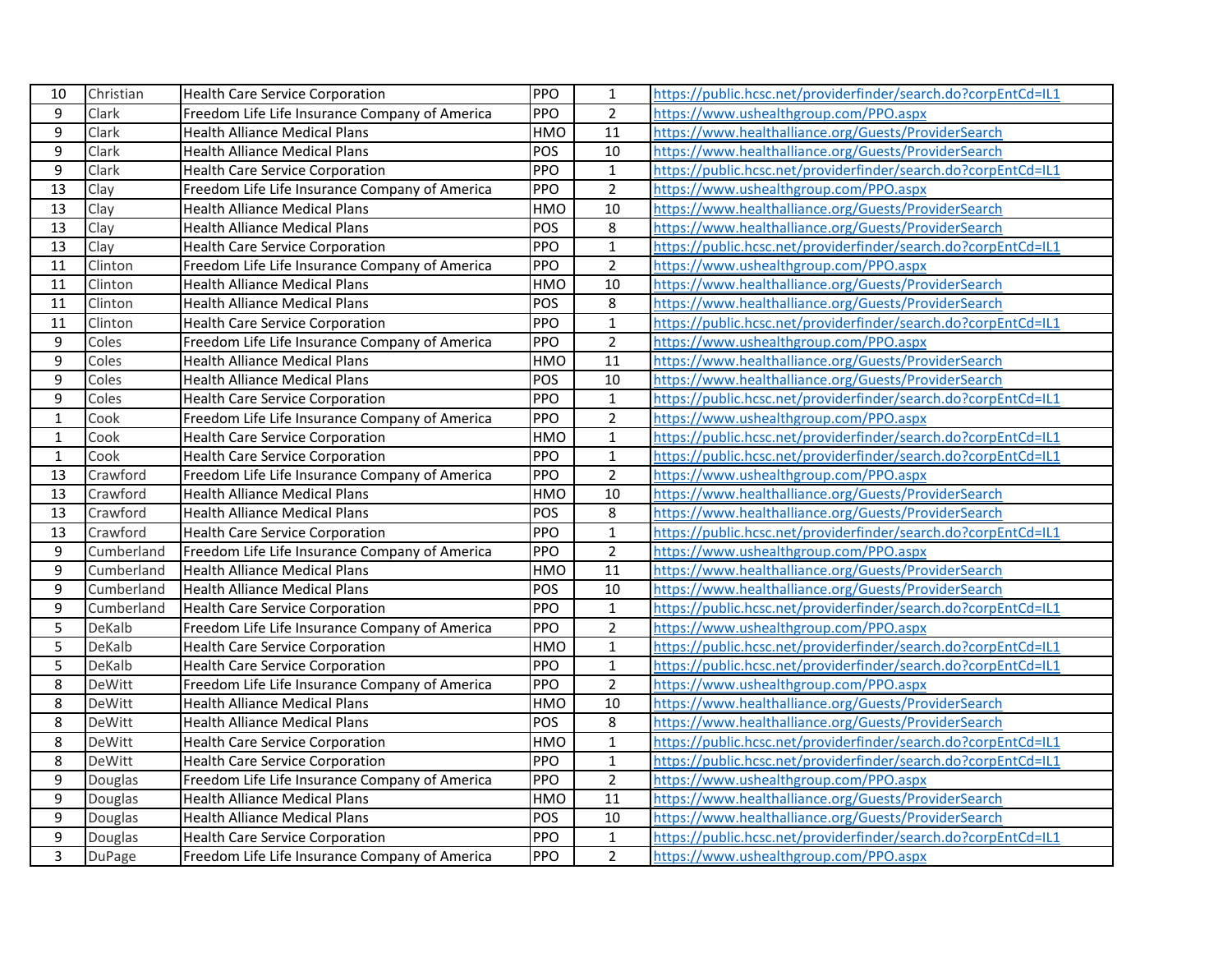| 3                       | <b>DuPage</b> | <b>Health Care Service Corporation</b>         | <b>HMO</b> | 1               | https://public.hcsc.net/providerfinder/search.do?corpEntCd=IL1 |
|-------------------------|---------------|------------------------------------------------|------------|-----------------|----------------------------------------------------------------|
| 3                       | <b>DuPage</b> | <b>Health Care Service Corporation</b>         | PPO        | $\mathbf{1}$    | https://public.hcsc.net/providerfinder/search.do?corpEntCd=IL1 |
| $\boldsymbol{9}$        | Edgar         | Freedom Life Life Insurance Company of America | PPO        | $\overline{2}$  | https://www.ushealthgroup.com/PPO.aspx                         |
| $\overline{9}$          | Edgar         | <b>Health Alliance Medical Plans</b>           | HMO        | 11              | https://www.healthalliance.org/Guests/ProviderSearch           |
| 9                       | Edgar         | <b>Health Alliance Medical Plans</b>           | POS        | 10              | https://www.healthalliance.org/Guests/ProviderSearch           |
| 9                       | Edgar         | <b>Health Care Service Corporation</b>         | PPO        | $\mathbf{1}$    | https://public.hcsc.net/providerfinder/search.do?corpEntCd=IL1 |
| 13                      | Edwards       | Freedom Life Life Insurance Company of America | PPO        | $\overline{2}$  | https://www.ushealthgroup.com/PPO.aspx                         |
| 13                      | Edwards       | <b>Health Alliance Medical Plans</b>           | <b>HMO</b> | 10              | https://www.healthalliance.org/Guests/ProviderSearch           |
| 13                      | Edwards       | <b>Health Alliance Medical Plans</b>           | POS        | 8               | https://www.healthalliance.org/Guests/ProviderSearch           |
| 13                      | Edwards       | <b>Health Care Service Corporation</b>         | HMO        | $\mathbf 1$     | https://public.hcsc.net/providerfinder/search.do?corpEntCd=IL1 |
| 13                      | Effingham     | Freedom Life Life Insurance Company of America | PPO        | $\overline{2}$  | https://www.ushealthgroup.com/PPO.aspx                         |
| 13                      | Effingham     | <b>Health Alliance Medical Plans</b>           | HMO        | 10              | https://www.healthalliance.org/Guests/ProviderSearch           |
| 13                      | Effingham     | <b>Health Alliance Medical Plans</b>           | POS        | 8               | https://www.healthalliance.org/Guests/ProviderSearch           |
| 13                      | Effingham     | <b>Health Care Service Corporation</b>         | HMO        | $\mathbf 1$     | https://public.hcsc.net/providerfinder/search.do?corpEntCd=IL1 |
| 13                      | Fayette       | Freedom Life Life Insurance Company of America | PPO        | $\overline{2}$  | https://www.ushealthgroup.com/PPO.aspx                         |
| 13                      | Fayette       | <b>Health Alliance Medical Plans</b>           | HMO        | 10              | https://www.healthalliance.org/Guests/ProviderSearch           |
| 13                      | Fayette       | <b>Health Alliance Medical Plans</b>           | POS        | 8               | https://www.healthalliance.org/Guests/ProviderSearch           |
| 13                      | Fayette       | <b>Health Care Service Corporation</b>         | HMO        | $\mathbf{1}$    | https://public.hcsc.net/providerfinder/search.do?corpEntCd=IL1 |
| $\boldsymbol{9}$        | Ford          | Freedom Life Life Insurance Company of America | PPO        | $\overline{2}$  | https://www.ushealthgroup.com/PPO.aspx                         |
| 9                       | Ford          | <b>Health Alliance Medical Plans</b>           | HMO        | $\overline{11}$ | https://www.healthalliance.org/Guests/ProviderSearch           |
| $\boldsymbol{9}$        | Ford          | <b>Health Alliance Medical Plans</b>           | POS        | 10              | https://www.healthalliance.org/Guests/ProviderSearch           |
| $\boldsymbol{9}$        | Ford          | <b>Health Care Service Corporation</b>         | PPO        | $\mathbf{1}$    | https://public.hcsc.net/providerfinder/search.do?corpEntCd=IL1 |
| 13                      | Franklin      | Freedom Life Life Insurance Company of America | PPO        | $\overline{2}$  | https://www.ushealthgroup.com/PPO.aspx                         |
| 13                      | Franklin      | <b>Health Alliance Medical Plans</b>           | HMO        | 10              | https://www.healthalliance.org/Guests/ProviderSearch           |
| 13                      | Franklin      | <b>Health Alliance Medical Plans</b>           | POS        | 8               | https://www.healthalliance.org/Guests/ProviderSearch           |
| 13                      | Franklin      | <b>Health Care Service Corporation</b>         | <b>HMO</b> | $\mathbf 1$     | https://public.hcsc.net/providerfinder/search.do?corpEntCd=IL1 |
| $\overline{7}$          | Fulton        | Freedom Life Life Insurance Company of America | PPO        | $\overline{2}$  | https://www.ushealthgroup.com/PPO.aspx                         |
| $\overline{7}$          | Fulton        | Health Alliance Medical Plans                  | HMO        | 20              | https://www.healthalliance.org/Guests/ProviderSearch           |
| $\overline{7}$          | Fulton        | <b>Health Alliance Medical Plans</b>           | POS        | 16              | https://www.healthalliance.org/Guests/ProviderSearch           |
| $\overline{7}$          | Fulton        | <b>Health Care Service Corporation</b>         | PPO        | $\mathbf{1}$    | https://public.hcsc.net/providerfinder/search.do?corpEntCd=IL1 |
| 13                      | Gallatin      | Freedom Life Life Insurance Company of America | PPO        | $\overline{2}$  | https://www.ushealthgroup.com/PPO.aspx                         |
| 13                      | Gallatin      | <b>Health Alliance Medical Plans</b>           | <b>HMO</b> | 10              | https://www.healthalliance.org/Guests/ProviderSearch           |
| 13                      | Gallatin      | <b>Health Alliance Medical Plans</b>           | POS        | 8               | https://www.healthalliance.org/Guests/ProviderSearch           |
| 13                      | Gallatin      | <b>Health Care Service Corporation</b>         | HMO        | $\mathbf 1$     | https://public.hcsc.net/providerfinder/search.do?corpEntCd=IL1 |
| 11                      | Greene        | Freedom Life Life Insurance Company of America | PPO        | $\overline{2}$  | https://www.ushealthgroup.com/PPO.aspx                         |
| 11                      | Greene        | <b>Health Alliance Medical Plans</b>           | HMO        | 10              | https://www.healthalliance.org/Guests/ProviderSearch           |
| 11                      | Greene        | <b>Health Alliance Medical Plans</b>           | <b>POS</b> | 8               | https://www.healthalliance.org/Guests/ProviderSearch           |
| 11                      | Greene        | <b>Health Care Service Corporation</b>         | PPO        | $\mathbf{1}$    | https://public.hcsc.net/providerfinder/search.do?corpEntCd=IL1 |
| $\overline{a}$          | Grundy        | Freedom Life Life Insurance Company of America | PPO        | $\overline{2}$  | https://www.ushealthgroup.com/PPO.aspx                         |
| $\overline{\mathbf{4}}$ | Grundy        | <b>Health Care Service Corporation</b>         | HMO        | $\mathbf{1}$    | https://public.hcsc.net/providerfinder/search.do?corpEntCd=IL1 |
| $\overline{4}$          | Grundy        | <b>Health Care Service Corporation</b>         | PPO        | $\mathbf{1}$    | https://public.hcsc.net/providerfinder/search.do?corpEntCd=IL1 |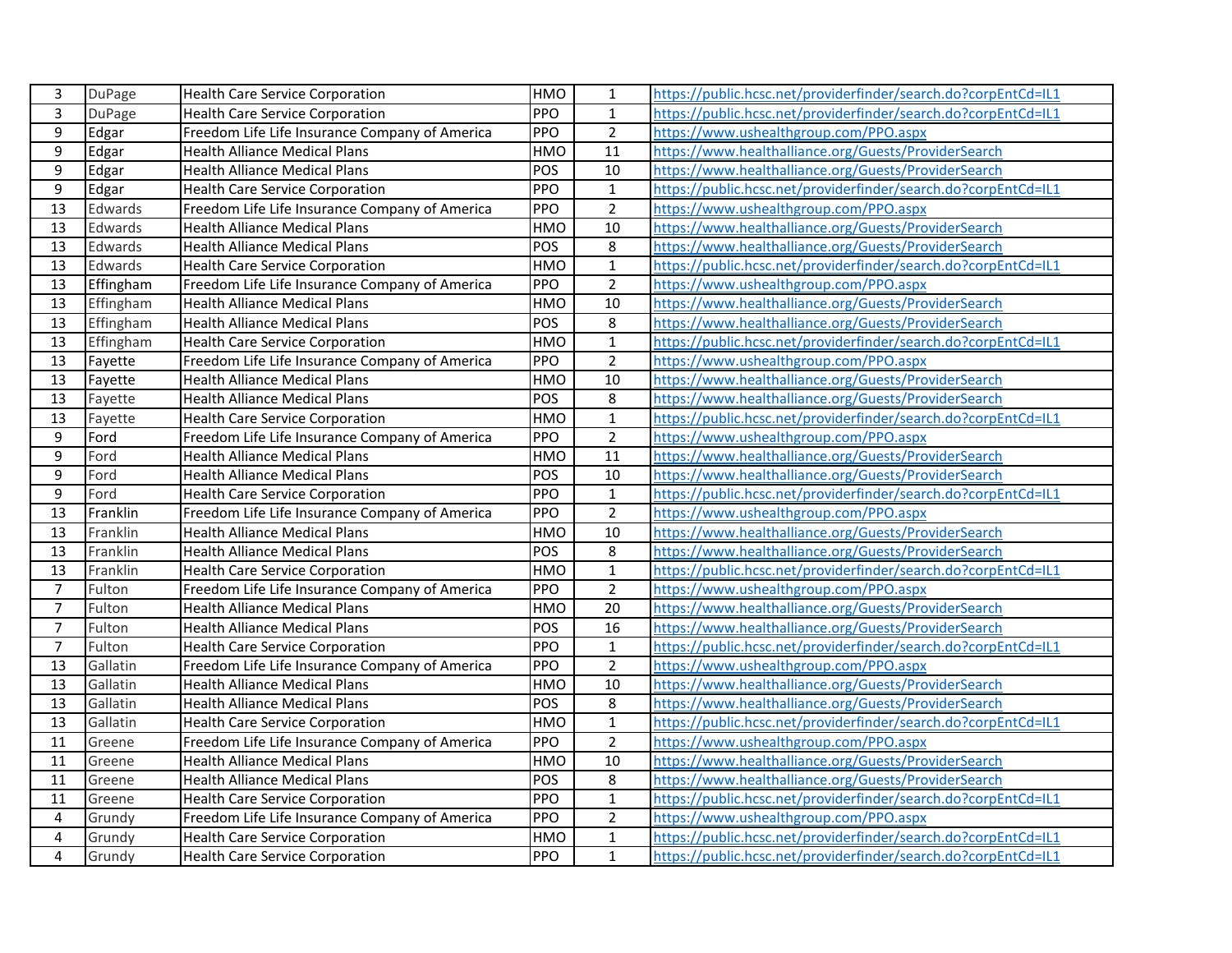| 13               | Hamilton   | Freedom Life Life Insurance Company of America | PPO        | $\overline{2}$ | https://www.ushealthgroup.com/PPO.aspx                         |
|------------------|------------|------------------------------------------------|------------|----------------|----------------------------------------------------------------|
| 13               | Hamilton   | <b>Health Alliance Medical Plans</b>           | <b>HMO</b> | 10             | https://www.healthalliance.org/Guests/ProviderSearch           |
| 13               | Hamilton   | <b>Health Alliance Medical Plans</b>           | POS        | 8              | https://www.healthalliance.org/Guests/ProviderSearch           |
| 13               | Hamilton   | <b>Health Care Service Corporation</b>         | PPO        | $\mathbf{1}$   | https://public.hcsc.net/providerfinder/search.do?corpEntCd=IL1 |
| 6                | Hancock    | Freedom Life Life Insurance Company of America | <b>PPO</b> | $\overline{2}$ | https://www.ushealthgroup.com/PPO.aspx                         |
| 6                | Hancock    | <b>Health Alliance Medical Plans</b>           | HMO        | 10             | https://www.healthalliance.org/Guests/ProviderSearch           |
| 6                | Hancock    | <b>Health Alliance Medical Plans</b>           | POS        | 8              | https://www.healthalliance.org/Guests/ProviderSearch           |
| 6                | Hancock    | <b>Health Care Service Corporation</b>         | PPO        | $\mathbf 1$    | https://public.hcsc.net/providerfinder/search.do?corpEntCd=IL1 |
| 13               | Hardin     | Freedom Life Life Insurance Company of America | <b>PPO</b> | $\overline{2}$ | https://www.ushealthgroup.com/PPO.aspx                         |
| 13               | Hardin     | <b>Health Alliance Medical Plans</b>           | HMO        | 10             | https://www.healthalliance.org/Guests/ProviderSearch           |
| 13               | Hardin     | <b>Health Alliance Medical Plans</b>           | POS        | 8              | https://www.healthalliance.org/Guests/ProviderSearch           |
| 13               | Hardin     | <b>Health Care Service Corporation</b>         | PPO        | $\mathbf 1$    | https://public.hcsc.net/providerfinder/search.do?corpEntCd=IL1 |
| 6                | Henderson  | Freedom Life Life Insurance Company of America | PPO        | $\overline{2}$ | https://www.ushealthgroup.com/PPO.aspx                         |
| 6                | Henderson  | <b>Health Alliance Medical Plans</b>           | HMO        | 10             | https://www.healthalliance.org/Guests/ProviderSearch           |
| 6                | Henderson  | <b>Health Alliance Medical Plans</b>           | POS        | 8              | https://www.healthalliance.org/Guests/ProviderSearch           |
| 6                | Henderson  | <b>Health Care Service Corporation</b>         | PPO        | $\mathbf{1}$   | https://public.hcsc.net/providerfinder/search.do?corpEntCd=IL1 |
| 6                | Henry      | Freedom Life Life Insurance Company of America | PPO        | $\overline{2}$ | https://www.ushealthgroup.com/PPO.aspx                         |
| 6                | Henry      | <b>Health Alliance Medical Plans</b>           | <b>HMO</b> | 10             | https://www.healthalliance.org/Guests/ProviderSearch           |
| 6                | Henry      | <b>Health Alliance Medical Plans</b>           | POS        | $\bf 8$        | https://www.healthalliance.org/Guests/ProviderSearch           |
| 6                | Henry      | <b>Health Care Service Corporation</b>         | <b>PPO</b> | $\mathbf{1}$   | https://public.hcsc.net/providerfinder/search.do?corpEntCd=IL1 |
| 9                | Iroquois   | Freedom Life Life Insurance Company of America | PPO        | $\overline{2}$ | https://www.ushealthgroup.com/PPO.aspx                         |
| $\boldsymbol{9}$ | Iroquois   | <b>Health Alliance Medical Plans</b>           | HMO        | 11             | https://www.healthalliance.org/Guests/ProviderSearch           |
| 9                | Iroquois   | <b>Health Alliance Medical Plans</b>           | <b>POS</b> | 10             | https://www.healthalliance.org/Guests/ProviderSearch           |
| 9                | Iroquois   | <b>Health Care Service Corporation</b>         | PPO        | $\mathbf{1}$   | https://public.hcsc.net/providerfinder/search.do?corpEntCd=IL1 |
| 13               | Jackson    | Freedom Life Life Insurance Company of America | PPO        | $\overline{2}$ | https://www.ushealthgroup.com/PPO.aspx                         |
| 13               | Jackson    | <b>Health Alliance Medical Plans</b>           | HMO        | 10             | https://www.healthalliance.org/Guests/ProviderSearch           |
| 13               | Jackson    | <b>Health Alliance Medical Plans</b>           | POS        | $\,8\,$        | https://www.healthalliance.org/Guests/ProviderSearch           |
| 13               | Jackson    | <b>Health Care Service Corporation</b>         | PPO        | $\mathbf 1$    | https://public.hcsc.net/providerfinder/search.do?corpEntCd=IL1 |
| 13               | Jasper     | Freedom Life Life Insurance Company of America | PPO        | $\overline{2}$ | https://www.ushealthgroup.com/PPO.aspx                         |
| 13               | Jasper     | <b>Health Alliance Medical Plans</b>           | HMO        | 10             | https://www.healthalliance.org/Guests/ProviderSearch           |
| 13               | Jasper     | <b>Health Alliance Medical Plans</b>           | POS        | 8              | https://www.healthalliance.org/Guests/ProviderSearch           |
| 13               | Jasper     | <b>Health Care Service Corporation</b>         | PPO        | $\mathbf 1$    | https://public.hcsc.net/providerfinder/search.do?corpEntCd=IL1 |
| 13               | Jefferson  | Freedom Life Life Insurance Company of America | PPO        | $\overline{2}$ | https://www.ushealthgroup.com/PPO.aspx                         |
| 13               | Jefferson  | Health Alliance Medical Plans                  | HMO        | 10             | https://www.healthalliance.org/Guests/ProviderSearch           |
| 13               | Jefferson  | <b>Health Alliance Medical Plans</b>           | POS        | 8              | https://www.healthalliance.org/Guests/ProviderSearch           |
| 13               | Jefferson  | <b>Health Care Service Corporation</b>         | PPO        | $\mathbf 1$    | https://public.hcsc.net/providerfinder/search.do?corpEntCd=IL1 |
| 11               | Jersey     | Freedom Life Life Insurance Company of America | PPO        | $\overline{2}$ | https://www.ushealthgroup.com/PPO.aspx                         |
| 11               | Jersey     | <b>Health Alliance Medical Plans</b>           | HMO        | 10             | https://www.healthalliance.org/Guests/ProviderSearch           |
| 11               | Jersey     | <b>Health Alliance Medical Plans</b>           | POS        | 8              | https://www.healthalliance.org/Guests/ProviderSearch           |
| 11               | Jersey     | <b>Health Care Service Corporation</b>         | PPO        | $\mathbf{1}$   | https://public.hcsc.net/providerfinder/search.do?corpEntCd=IL1 |
| 5                | Jo Daviess | Freedom Life Life Insurance Company of America | PPO        | $\overline{2}$ | https://www.ushealthgroup.com/PPO.aspx                         |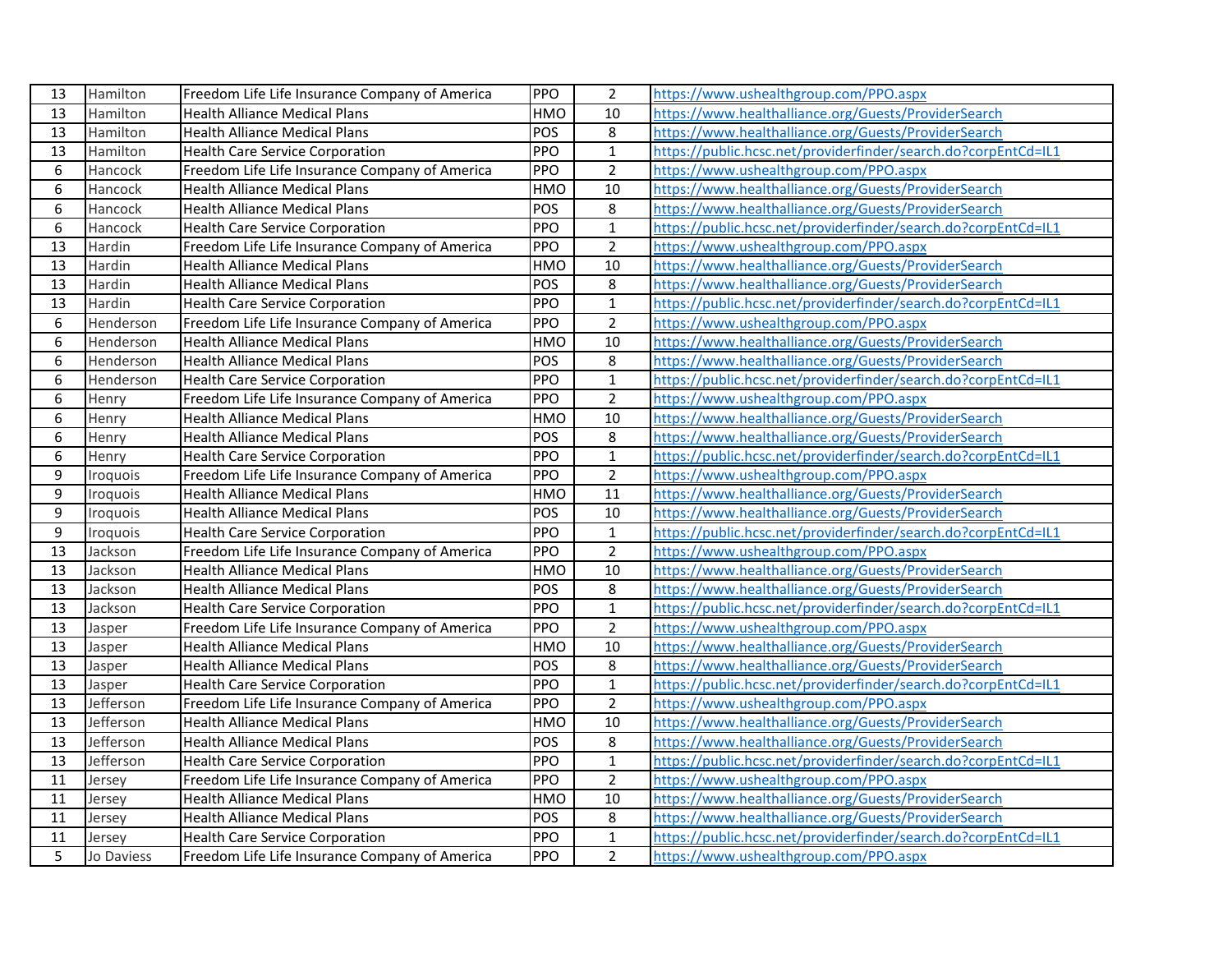| 5                       | Jo Daviess | <b>Health Care Service Corporation</b>         | PPO        | 1              | https://public.hcsc.net/providerfinder/search.do?corpEntCd=IL1 |
|-------------------------|------------|------------------------------------------------|------------|----------------|----------------------------------------------------------------|
| 13                      | Johnson    | Freedom Life Life Insurance Company of America | PPO        | $\overline{2}$ | https://www.ushealthgroup.com/PPO.aspx                         |
| 13                      | Johnson    | <b>Health Alliance Medical Plans</b>           | HMO        | 10             | https://www.healthalliance.org/Guests/ProviderSearch           |
| 13                      | Johnson    | <b>Health Alliance Medical Plans</b>           | POS        | 8              | https://www.healthalliance.org/Guests/ProviderSearch           |
| 13                      | Johnson    | <b>Health Care Service Corporation</b>         | PPO        | $\mathbf{1}$   | https://public.hcsc.net/providerfinder/search.do?corpEntCd=IL1 |
| 3                       | Kane       | Freedom Life Life Insurance Company of America | PPO        | $\overline{2}$ | https://www.ushealthgroup.com/PPO.aspx                         |
| $\overline{3}$          | Kane       | <b>Health Care Service Corporation</b>         | HMO        | $\mathbf{1}$   | https://public.hcsc.net/providerfinder/search.do?corpEntCd=IL1 |
| $\overline{3}$          | Kane       | <b>Health Care Service Corporation</b>         | PPO        | $\mathbf{1}$   | https://public.hcsc.net/providerfinder/search.do?corpEntCd=IL1 |
| $\overline{4}$          | Kankakee   | Freedom Life Life Insurance Company of America | PPO        | $\overline{2}$ | https://www.ushealthgroup.com/PPO.aspx                         |
| $\overline{\mathbf{4}}$ | Kankakee   | <b>Health Alliance Medical Plans</b>           | HMO        | 11             | https://www.healthalliance.org/Guests/ProviderSearch           |
| 4                       | Kankakee   | <b>Health Alliance Medical Plans</b>           | POS        | 8              | https://www.healthalliance.org/Guests/ProviderSearch           |
| $\overline{4}$          | Kankakee   | <b>Health Care Service Corporation</b>         | HMO        | $\mathbf 1$    | https://public.hcsc.net/providerfinder/search.do?corpEntCd=IL1 |
| $\overline{4}$          | Kankakee   | <b>Health Care Service Corporation</b>         | PPO        | $\mathbf{1}$   | https://public.hcsc.net/providerfinder/search.do?corpEntCd=IL1 |
| 4                       | Kendall    | Freedom Life Life Insurance Company of America | PPO        | $\overline{2}$ | https://www.ushealthgroup.com/PPO.aspx                         |
| 4                       | Kendall    | Health Care Service Corporation                | HMO        | $\mathbf{1}$   | https://public.hcsc.net/providerfinder/search.do?corpEntCd=IL1 |
| $\overline{4}$          | Kendall    | <b>Health Care Service Corporation</b>         | PPO        | $\mathbf{1}$   | https://public.hcsc.net/providerfinder/search.do?corpEntCd=IL1 |
| $\overline{7}$          | Knox       | Freedom Life Life Insurance Company of America | PPO        | $\overline{2}$ | https://www.ushealthgroup.com/PPO.aspx                         |
| $\overline{7}$          | Knox       | <b>Health Alliance Medical Plans</b>           | HMO        | 20             | https://www.healthalliance.org/Guests/ProviderSearch           |
| $\overline{7}$          | Knox       | <b>Health Alliance Medical Plans</b>           | POS        | 16             | https://www.healthalliance.org/Guests/ProviderSearch           |
| $\overline{7}$          | Knox       | <b>Health Care Service Corporation</b>         | PPO        | $\mathbf{1}$   | https://public.hcsc.net/providerfinder/search.do?corpEntCd=IL1 |
| $\overline{2}$          | Lake       | Freedom Life Life Insurance Company of America | PPO        | $\overline{2}$ | https://www.ushealthgroup.com/PPO.aspx                         |
| $\overline{2}$          | Lake       | <b>Health Care Service Corporation</b>         | HMO        | $\mathbf{1}$   | https://public.hcsc.net/providerfinder/search.do?corpEntCd=IL1 |
| $\overline{2}$          | Lake       | <b>Health Care Service Corporation</b>         | PPO        | $\mathbf 1$    | https://public.hcsc.net/providerfinder/search.do?corpEntCd=IL1 |
| $\overline{7}$          | LaSalle    | Freedom Life Life Insurance Company of America | PPO        | $\overline{2}$ | https://www.ushealthgroup.com/PPO.aspx                         |
| $\overline{7}$          | LaSalle    | <b>Health Alliance Medical Plans</b>           | HMO        | 20             | https://www.healthalliance.org/Guests/ProviderSearch           |
| $\overline{7}$          | LaSalle    | <b>Health Alliance Medical Plans</b>           | <b>POS</b> | 16             | https://www.healthalliance.org/Guests/ProviderSearch           |
| $\overline{7}$          | LaSalle    | <b>Health Care Service Corporation</b>         | PPO        | $\mathbf{1}$   | https://public.hcsc.net/providerfinder/search.do?corpEntCd=IL1 |
| 13                      | Lawrence   | Freedom Life Life Insurance Company of America | PPO        | $\overline{2}$ | https://www.ushealthgroup.com/PPO.aspx                         |
| 13                      | Lawrence   | <b>Health Alliance Medical Plans</b>           | <b>HMO</b> | 10             | https://www.healthalliance.org/Guests/ProviderSearch           |
| 13                      | Lawrence   | <b>Health Alliance Medical Plans</b>           | POS        | 8              | https://www.healthalliance.org/Guests/ProviderSearch           |
| 13                      | Lawrence   | <b>Health Care Service Corporation</b>         | PPO        | $\mathbf{1}$   | https://public.hcsc.net/providerfinder/search.do?corpEntCd=IL1 |
| 5                       | Lee        | Freedom Life Life Insurance Company of America | PPO        | $\overline{2}$ | https://www.ushealthgroup.com/PPO.aspx                         |
| 5                       | Lee        | <b>Health Care Service Corporation</b>         | PPO        | $\mathbf{1}$   | https://public.hcsc.net/providerfinder/search.do?corpEntCd=IL1 |
| 8                       | Livingston | Freedom Life Life Insurance Company of America | PPO        | $\overline{2}$ | https://www.ushealthgroup.com/PPO.aspx                         |
| 8                       | Livingston | <b>Health Alliance Medical Plans</b>           | HMO        | 10             | https://www.healthalliance.org/Guests/ProviderSearch           |
| 8                       | Livingston | <b>Health Alliance Medical Plans</b>           | POS        | 8              | https://www.healthalliance.org/Guests/ProviderSearch           |
| 8                       | Livingston | <b>Health Care Service Corporation</b>         | <b>HMO</b> | $\overline{1}$ | https://public.hcsc.net/providerfinder/search.do?corpEntCd=IL1 |
| 8                       | Livingston | <b>Health Care Service Corporation</b>         | PPO        | $\mathbf{1}$   | https://public.hcsc.net/providerfinder/search.do?corpEntCd=IL1 |
| 10                      | Logan      | Freedom Life Life Insurance Company of America | <b>PPO</b> | $\overline{2}$ | https://www.ushealthgroup.com/PPO.aspx                         |
| 10                      | Logan      | <b>Health Alliance Medical Plans</b>           | HMO        | 10             | https://www.healthalliance.org/Guests/ProviderSearch           |
| 10                      | Logan      | <b>Health Alliance Medical Plans</b>           | POS        | 8              | https://www.healthalliance.org/Guests/ProviderSearch           |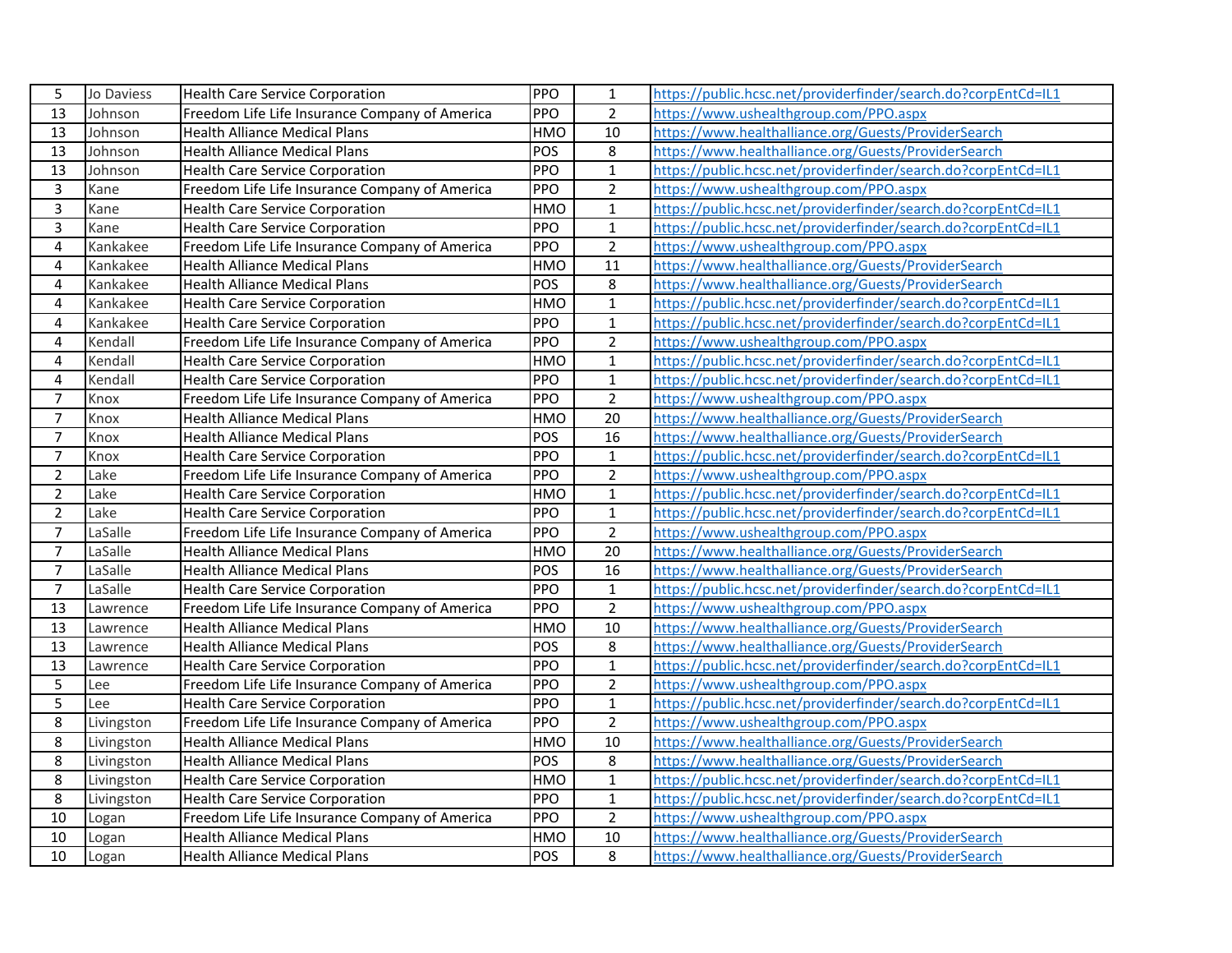| 10             | Logan     | <b>Health Care Service Corporation</b>         | PPO        | 1              | https://public.hcsc.net/providerfinder/search.do?corpEntCd=IL1 |
|----------------|-----------|------------------------------------------------|------------|----------------|----------------------------------------------------------------|
| 10             | Macon     | Freedom Life Life Insurance Company of America | PPO        | $\overline{2}$ | https://www.ushealthgroup.com/PPO.aspx                         |
| 10             | Macon     | <b>Health Alliance Medical Plans</b>           | HMO        | 10             | https://www.healthalliance.org/Guests/ProviderSearch           |
| 10             | Macon     | <b>Health Alliance Medical Plans</b>           | POS        | 8              | https://www.healthalliance.org/Guests/ProviderSearch           |
| 10             | Macon     | <b>Health Care Service Corporation</b>         | <b>PPO</b> | $\mathbf{1}$   | https://public.hcsc.net/providerfinder/search.do?corpEntCd=IL1 |
| 11             | Macoupin  | Freedom Life Life Insurance Company of America | PPO        | $\overline{2}$ | https://www.ushealthgroup.com/PPO.aspx                         |
| 11             | Macoupin  | <b>Health Alliance Medical Plans</b>           | HMO        | 10             | https://www.healthalliance.org/Guests/ProviderSearch           |
| 11             | Macoupin  | <b>Health Alliance Medical Plans</b>           | POS        | 8              | https://www.healthalliance.org/Guests/ProviderSearch           |
| 11             | Macoupin  | <b>Health Care Service Corporation</b>         | PPO        | $\mathbf 1$    | https://public.hcsc.net/providerfinder/search.do?corpEntCd=IL1 |
| 12             | Madison   | Freedom Life Life Insurance Company of America | PPO        | $\overline{2}$ | https://www.ushealthgroup.com/PPO.aspx                         |
| 12             | Madison   | <b>Health Care Service Corporation</b>         | PPO        | $\mathbf{1}$   | https://public.hcsc.net/providerfinder/search.do?corpEntCd=IL1 |
| 13             | Marion    | Freedom Life Life Insurance Company of America | PPO        | $\overline{2}$ | https://www.ushealthgroup.com/PPO.aspx                         |
| 13             | Marion    | <b>Health Alliance Medical Plans</b>           | HMO        | 10             | https://www.healthalliance.org/Guests/ProviderSearch           |
| 13             | Marion    | <b>Health Alliance Medical Plans</b>           | POS        | 8              | https://www.healthalliance.org/Guests/ProviderSearch           |
| 13             | Marion    | Health Care Service Corporation                | PPO        | $\mathbf{1}$   | https://public.hcsc.net/providerfinder/search.do?corpEntCd=IL1 |
| $\overline{7}$ | Marshall  | Freedom Life Life Insurance Company of America | PPO        | $\overline{2}$ | https://www.ushealthgroup.com/PPO.aspx                         |
| $\overline{7}$ | Marshall  | <b>Health Alliance Medical Plans</b>           | HMO        | 20             | https://www.healthalliance.org/Guests/ProviderSearch           |
| $\overline{7}$ | Marshall  | <b>Health Alliance Medical Plans</b>           | POS        | 16             | https://www.healthalliance.org/Guests/ProviderSearch           |
| $\overline{7}$ | Marshall  | <b>Health Care Service Corporation</b>         | HMO        | $\mathbf{1}$   | https://public.hcsc.net/providerfinder/search.do?corpEntCd=IL1 |
| $\overline{7}$ | Marshall  | <b>Health Care Service Corporation</b>         | PPO        | $\mathbf{1}$   | https://public.hcsc.net/providerfinder/search.do?corpEntCd=IL1 |
| $10\,$         | Mason     | Freedom Life Life Insurance Company of America | PPO        | $\overline{2}$ | https://www.ushealthgroup.com/PPO.aspx                         |
| 10             | Mason     | <b>Health Alliance Medical Plans</b>           | HMO        | 10             | https://www.healthalliance.org/Guests/ProviderSearch           |
| 10             | Mason     | <b>Health Alliance Medical Plans</b>           | <b>POS</b> | 8              | https://www.healthalliance.org/Guests/ProviderSearch           |
| 10             | Mason     | <b>Health Care Service Corporation</b>         | PPO        | $\mathbf{1}$   | https://public.hcsc.net/providerfinder/search.do?corpEntCd=IL1 |
| 13             | Massac    | Freedom Life Life Insurance Company of America | PPO        | $\overline{2}$ | https://www.ushealthgroup.com/PPO.aspx                         |
| 13             | Massac    | Health Alliance Medical Plans                  | HMO        | 10             | https://www.healthalliance.org/Guests/ProviderSearch           |
| 13             | Massac    | <b>Health Alliance Medical Plans</b>           | POS        | 8              | https://www.healthalliance.org/Guests/ProviderSearch           |
| 13             | Massac    | <b>Health Care Service Corporation</b>         | PPO        | $\mathbf{1}$   | https://public.hcsc.net/providerfinder/search.do?corpEntCd=IL1 |
| $\overline{7}$ | McDonough | Freedom Life Life Insurance Company of America | PPO        | $\overline{2}$ | https://www.ushealthgroup.com/PPO.aspx                         |
| $\overline{7}$ | McDonough | <b>Health Alliance Medical Plans</b>           | <b>HMO</b> | 20             | https://www.healthalliance.org/Guests/ProviderSearch           |
| $\overline{7}$ | McDonough | <b>Health Alliance Medical Plans</b>           | POS        | 16             | https://www.healthalliance.org/Guests/ProviderSearch           |
| $\overline{7}$ | McDonough | <b>Health Care Service Corporation</b>         | PPO        | $\mathbf 1$    | https://public.hcsc.net/providerfinder/search.do?corpEntCd=IL1 |
| $\overline{2}$ | McHenry   | Freedom Life Life Insurance Company of America | PPO        | $\overline{2}$ | https://www.ushealthgroup.com/PPO.aspx                         |
| $\overline{2}$ | McHenry   | <b>Health Care Service Corporation</b>         | HMO        | $\mathbf 1$    | https://public.hcsc.net/providerfinder/search.do?corpEntCd=IL1 |
| $\overline{2}$ | McHenry   | <b>Health Care Service Corporation</b>         | PPO        | $\mathbf{1}$   | https://public.hcsc.net/providerfinder/search.do?corpEntCd=IL1 |
| 8              | McLean    | Freedom Life Life Insurance Company of America | PPO        | $\overline{2}$ | https://www.ushealthgroup.com/PPO.aspx                         |
| 8              | McLean    | <b>Health Alliance Medical Plans</b>           | HMO        | 10             | https://www.healthalliance.org/Guests/ProviderSearch           |
| 8              | McLean    | <b>Health Alliance Medical Plans</b>           | POS        | 8              | https://www.healthalliance.org/Guests/ProviderSearch           |
| 8              | McLean    | <b>Health Care Service Corporation</b>         | HMO        | $\mathbf{1}$   | https://public.hcsc.net/providerfinder/search.do?corpEntCd=IL1 |
| 8              | McLean    | <b>Health Care Service Corporation</b>         | PPO        | $\mathbf{1}$   | https://public.hcsc.net/providerfinder/search.do?corpEntCd=IL1 |
| 10             | Menard    | Freedom Life Life Insurance Company of America | PPO        | $\overline{2}$ | https://www.ushealthgroup.com/PPO.aspx                         |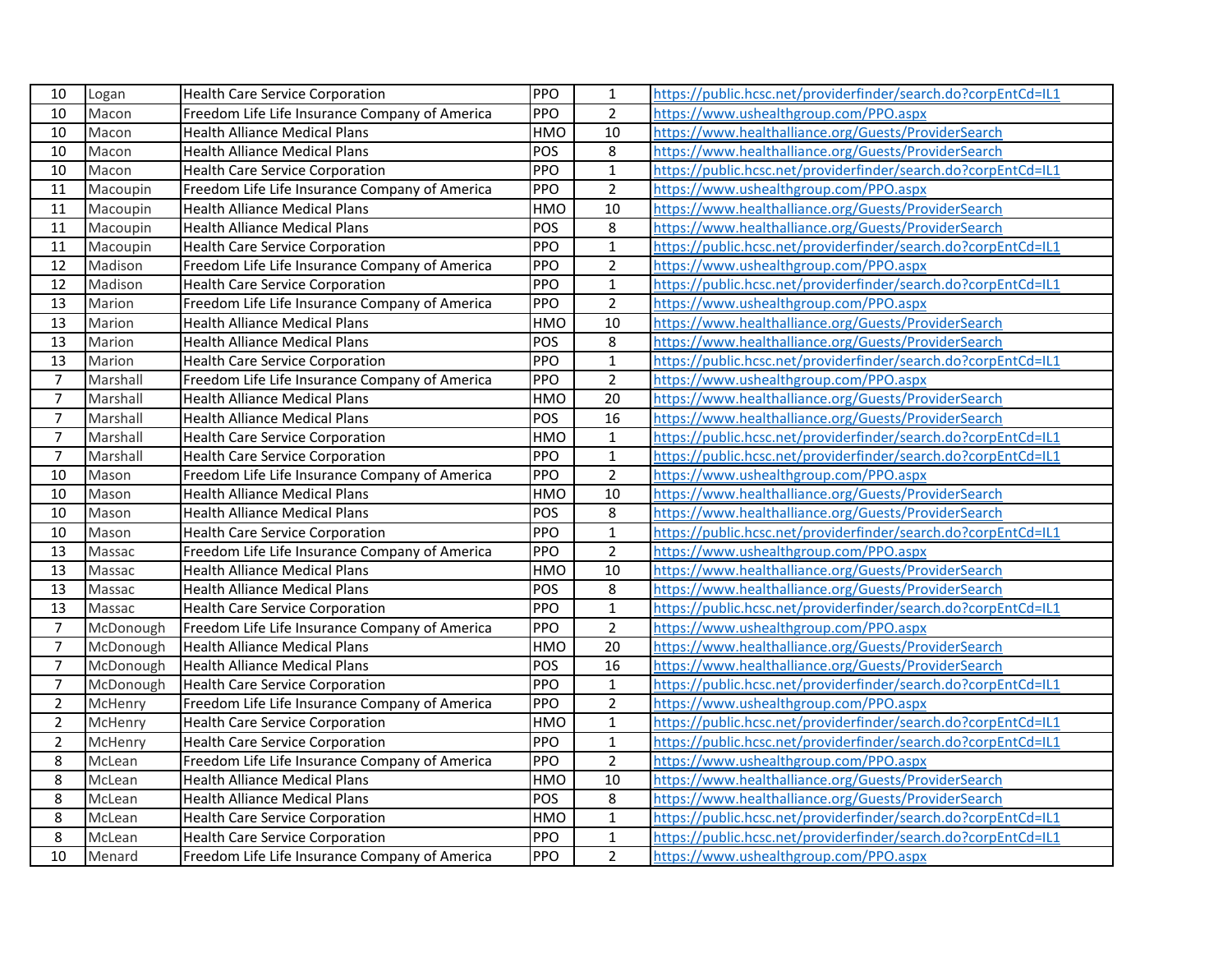| 10               | Menard     | <b>Health Alliance Medical Plans</b>           | <b>HMO</b> | 10              | https://www.healthalliance.org/Guests/ProviderSearch           |
|------------------|------------|------------------------------------------------|------------|-----------------|----------------------------------------------------------------|
| 10               | Menard     | <b>Health Alliance Medical Plans</b>           | POS        | 8               | https://www.healthalliance.org/Guests/ProviderSearch           |
| 10               | Menard     | <b>Health Care Service Corporation</b>         | PPO        | $\mathbf 1$     | https://public.hcsc.net/providerfinder/search.do?corpEntCd=IL1 |
| 6                | Mercer     | Freedom Life Life Insurance Company of America | PPO        | $\overline{2}$  | https://www.ushealthgroup.com/PPO.aspx                         |
| 6                | Mercer     | <b>Health Alliance Medical Plans</b>           | <b>HMO</b> | 10              | https://www.healthalliance.org/Guests/ProviderSearch           |
| $\overline{6}$   | Mercer     | <b>Health Alliance Medical Plans</b>           | POS        | $\,8\,$         | https://www.healthalliance.org/Guests/ProviderSearch           |
| 6                | Mercer     | <b>Health Care Service Corporation</b>         | PPO        | $\overline{1}$  | https://public.hcsc.net/providerfinder/search.do?corpEntCd=IL1 |
| 12               | Monroe     | Freedom Life Life Insurance Company of America | PPO        | $\overline{2}$  | https://www.ushealthgroup.com/PPO.aspx                         |
| 12               | Monroe     | <b>Health Care Service Corporation</b>         | PPO        | $\mathbf 1$     | https://public.hcsc.net/providerfinder/search.do?corpEntCd=IL1 |
| $11\,$           | Montgomery | Freedom Life Life Insurance Company of America | PPO        | $\overline{2}$  | https://www.ushealthgroup.com/PPO.aspx                         |
| 11               | Montgomery | <b>Health Alliance Medical Plans</b>           | <b>HMO</b> | 10              | https://www.healthalliance.org/Guests/ProviderSearch           |
| $11\,$           | Montgomery | Health Alliance Medical Plans                  | POS        | $\bf 8$         | https://www.healthalliance.org/Guests/ProviderSearch           |
| $11\,$           | Montgomery | Health Care Service Corporation                | PPO        | $\mathbf 1$     | https://public.hcsc.net/providerfinder/search.do?corpEntCd=IL1 |
| 10               | Morgan     | Freedom Life Life Insurance Company of America | PPO        | $\mathbf 2$     | https://www.ushealthgroup.com/PPO.aspx                         |
| 10               | Morgan     | <b>Health Alliance Medical Plans</b>           | <b>HMO</b> | $\overline{10}$ | https://www.healthalliance.org/Guests/ProviderSearch           |
| 10               | Morgan     | <b>Health Alliance Medical Plans</b>           | POS        | $\bf 8$         | https://www.healthalliance.org/Guests/ProviderSearch           |
| 10               | Morgan     | <b>Health Care Service Corporation</b>         | PPO        | $\mathbf{1}$    | https://public.hcsc.net/providerfinder/search.do?corpEntCd=IL1 |
| 10               | Moultrie   | Freedom Life Life Insurance Company of America | PPO        | $\overline{2}$  | https://www.ushealthgroup.com/PPO.aspx                         |
| 10               | Moultrie   | <b>Health Alliance Medical Plans</b>           | <b>HMO</b> | 10              | https://www.healthalliance.org/Guests/ProviderSearch           |
| 10               | Moultrie   | <b>Health Alliance Medical Plans</b>           | POS        | 8               | https://www.healthalliance.org/Guests/ProviderSearch           |
| 10               | Moultrie   | <b>Health Care Service Corporation</b>         | PPO        | $\mathbf 1$     | https://public.hcsc.net/providerfinder/search.do?corpEntCd=IL1 |
| 5                | Ogle       | Freedom Life Life Insurance Company of America | <b>PPO</b> | $\overline{2}$  | https://www.ushealthgroup.com/PPO.aspx                         |
| 5                | Ogle       | <b>Health Care Service Corporation</b>         | HMO        | $\mathbf 1$     | https://public.hcsc.net/providerfinder/search.do?corpEntCd=IL1 |
| 5                | Ogle       | <b>Health Care Service Corporation</b>         | PPO        | $\mathbf{1}$    | https://public.hcsc.net/providerfinder/search.do?corpEntCd=IL1 |
| $\overline{7}$   | Peoria     | Freedom Life Life Insurance Company of America | PPO        | $\overline{2}$  | https://www.ushealthgroup.com/PPO.aspx                         |
| $\overline{7}$   | Peoria     | <b>Health Alliance Medical Plans</b>           | <b>HMO</b> | $\overline{20}$ | https://www.healthalliance.org/Guests/ProviderSearch           |
| $\overline{7}$   | Peoria     | <b>Health Alliance Medical Plans</b>           | POS        | 16              | https://www.healthalliance.org/Guests/ProviderSearch           |
| $\overline{7}$   | Peoria     | <b>Health Care Service Corporation</b>         | HMO        | $\mathbf{1}$    | https://public.hcsc.net/providerfinder/search.do?corpEntCd=IL1 |
| $\overline{7}$   | Peoria     | <b>Health Care Service Corporation</b>         | PPO        | $\mathbf{1}$    | https://public.hcsc.net/providerfinder/search.do?corpEntCd=IL1 |
| 13               | Perry      | Freedom Life Life Insurance Company of America | PPO        | $\overline{2}$  | https://www.ushealthgroup.com/PPO.aspx                         |
| 13               | Perry      | <b>Health Alliance Medical Plans</b>           | <b>HMO</b> | 10              | https://www.healthalliance.org/Guests/ProviderSearch           |
| 13               | Perry      | <b>Health Alliance Medical Plans</b>           | POS        | $\,8\,$         | https://www.healthalliance.org/Guests/ProviderSearch           |
| 13               | Perry      | <b>Health Care Service Corporation</b>         | PPO        | $\mathbf 1$     | https://public.hcsc.net/providerfinder/search.do?corpEntCd=IL1 |
| $\boldsymbol{9}$ | Piatt      | Freedom Life Life Insurance Company of America | PPO        | $\overline{2}$  | https://www.ushealthgroup.com/PPO.aspx                         |
| 9                | Piatt      | Health Alliance Medical Plans                  | <b>HMO</b> | 11              | https://www.healthalliance.org/Guests/ProviderSearch           |
| $\boldsymbol{9}$ | Piatt      | <b>Health Alliance Medical Plans</b>           | POS        | 10              | https://www.healthalliance.org/Guests/ProviderSearch           |
| $\overline{9}$   | Piatt      | Health Care Service Corporation                | <b>PPO</b> | $\mathbf{1}$    | https://public.hcsc.net/providerfinder/search.do?corpEntCd=IL1 |
| 10               | Pike       | Freedom Life Life Insurance Company of America | PPO        | $\overline{2}$  | https://www.ushealthgroup.com/PPO.aspx                         |
| 10               | Pike       | Health Alliance Medical Plans                  | <b>HMO</b> | 10              | https://www.healthalliance.org/Guests/ProviderSearch           |
| 10               | Pike       | <b>Health Alliance Medical Plans</b>           | POS        | 8               | https://www.healthalliance.org/Guests/ProviderSearch           |
| 10               | Pike       | <b>Health Care Service Corporation</b>         | PPO        | $\mathbf{1}$    | https://public.hcsc.net/providerfinder/search.do?corpEntCd=IL1 |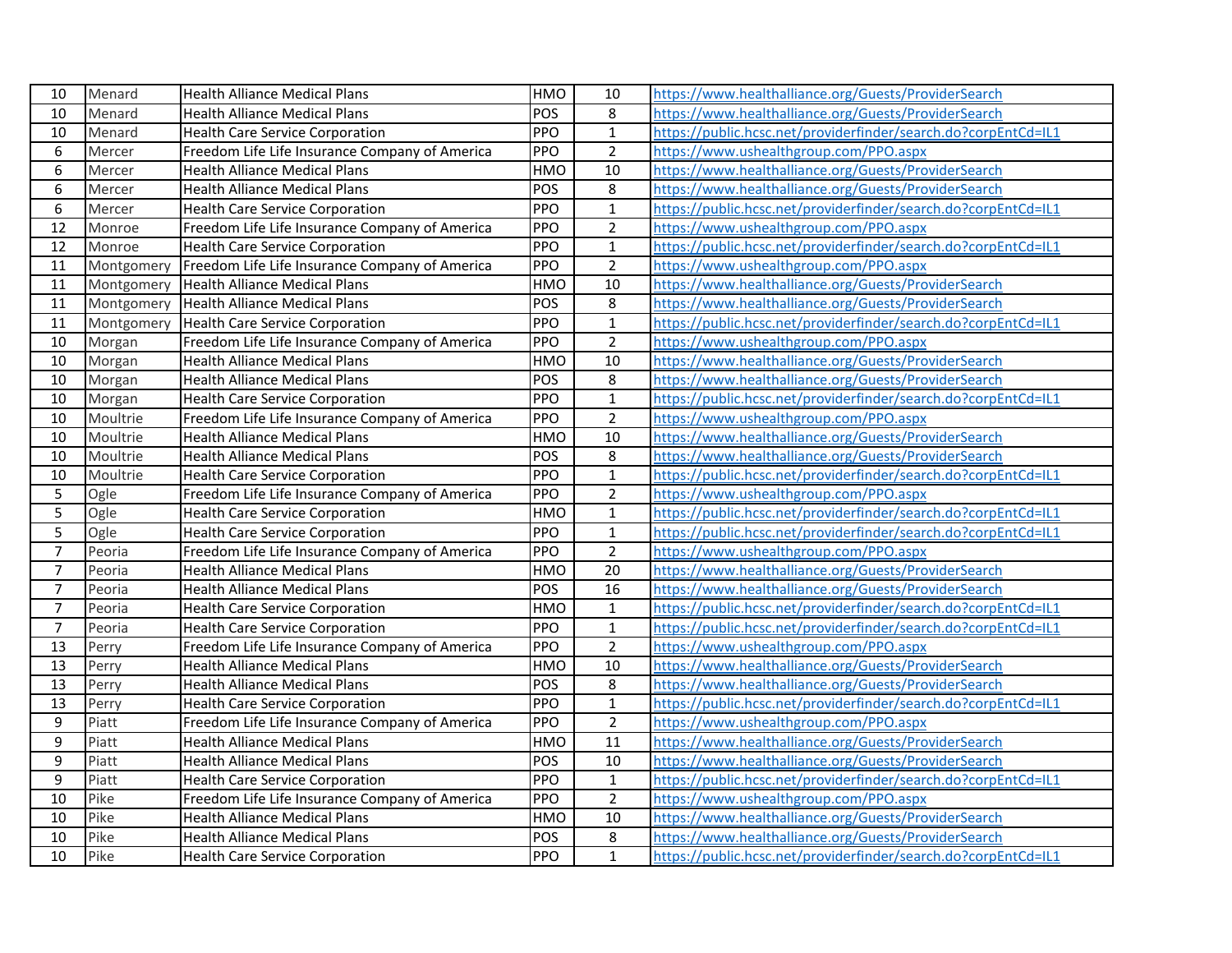| 13             | Pope        | Freedom Life Life Insurance Company of America | PPO        | $\overline{2}$  | https://www.ushealthgroup.com/PPO.aspx                         |
|----------------|-------------|------------------------------------------------|------------|-----------------|----------------------------------------------------------------|
| 13             | Pope        | <b>Health Alliance Medical Plans</b>           | <b>HMO</b> | 10              | https://www.healthalliance.org/Guests/ProviderSearch           |
| 13             | Pope        | <b>Health Alliance Medical Plans</b>           | POS        | 8               | https://www.healthalliance.org/Guests/ProviderSearch           |
| 13             | Pope        | <b>Health Care Service Corporation</b>         | PPO        | $\mathbf{1}$    | https://public.hcsc.net/providerfinder/search.do?corpEntCd=IL1 |
| 13             | Pulaski     | Freedom Life Life Insurance Company of America | <b>PPO</b> | $\overline{2}$  | https://www.ushealthgroup.com/PPO.aspx                         |
| 13             | Pulaski     | <b>Health Alliance Medical Plans</b>           | <b>HMO</b> | 10              | https://www.healthalliance.org/Guests/ProviderSearch           |
| 13             | Pulaski     | <b>Health Alliance Medical Plans</b>           | POS        | 8               | https://www.healthalliance.org/Guests/ProviderSearch           |
| 13             | Pulaski     | <b>Health Care Service Corporation</b>         | PPO        | $\mathbf{1}$    | https://public.hcsc.net/providerfinder/search.do?corpEntCd=IL1 |
| $\overline{7}$ | Putnum      | Freedom Life Life Insurance Company of America | <b>PPO</b> | $\overline{2}$  | https://www.ushealthgroup.com/PPO.aspx                         |
| $\overline{7}$ | Putnum      | <b>Health Alliance Medical Plans</b>           | <b>HMO</b> | 20              | https://www.healthalliance.org/Guests/ProviderSearch           |
| $\overline{7}$ | Putnum      | <b>Health Alliance Medical Plans</b>           | POS        | 16              | https://www.healthalliance.org/Guests/ProviderSearch           |
| $\overline{7}$ | Putnum      | <b>Health Care Service Corporation</b>         | PPO        | $\mathbf{1}$    | https://public.hcsc.net/providerfinder/search.do?corpEntCd=IL1 |
| 11             | Randolph    | Freedom Life Life Insurance Company of America | <b>PPO</b> | $\overline{2}$  | https://www.ushealthgroup.com/PPO.aspx                         |
| 11             | Randolph    | <b>Health Alliance Medical Plans</b>           | <b>HMO</b> | 10              | https://www.healthalliance.org/Guests/ProviderSearch           |
| 11             | Randolph    | <b>Health Alliance Medical Plans</b>           | POS        | 8               | https://www.healthalliance.org/Guests/ProviderSearch           |
| 11             | Randolph    | <b>Health Care Service Corporation</b>         | <b>PPO</b> | $\mathbf{1}$    | https://public.hcsc.net/providerfinder/search.do?corpEntCd=IL1 |
| 13             | Richland    | Freedom Life Life Insurance Company of America | PPO        | $\overline{2}$  | https://www.ushealthgroup.com/PPO.aspx                         |
| 13             | Richland    | <b>Health Alliance Medical Plans</b>           | <b>HMO</b> | $\overline{10}$ | https://www.healthalliance.org/Guests/ProviderSearch           |
| 13             | Richland    | <b>Health Alliance Medical Plans</b>           | POS        | 8               | https://www.healthalliance.org/Guests/ProviderSearch           |
| 13             | Richland    | <b>Health Care Service Corporation</b>         | <b>PPO</b> | $\mathbf{1}$    | https://public.hcsc.net/providerfinder/search.do?corpEntCd=IL1 |
| 6              | Rock Island | Freedom Life Life Insurance Company of America | PPO        | $\overline{2}$  | https://www.ushealthgroup.com/PPO.aspx                         |
| 6              | Rock Island | <b>Health Alliance Medical Plans</b>           | <b>HMO</b> | 10              | https://www.healthalliance.org/Guests/ProviderSearch           |
| 6              | Rock Island | <b>Health Alliance Medical Plans</b>           | POS        | 8               | https://www.healthalliance.org/Guests/ProviderSearch           |
| 6              | Rock Island | <b>Health Care Service Corporation</b>         | PPO        | $\overline{1}$  | https://public.hcsc.net/providerfinder/search.do?corpEntCd=IL1 |
| 13             | Saline      | Freedom Life Life Insurance Company of America | <b>PPO</b> | $\overline{2}$  | https://www.ushealthgroup.com/PPO.aspx                         |
| 13             | Saline      | <b>Health Alliance Medical Plans</b>           | <b>HMO</b> | 10              | https://www.healthalliance.org/Guests/ProviderSearch           |
| 13             | Saline      | <b>Health Alliance Medical Plans</b>           | POS        | 8               | https://www.healthalliance.org/Guests/ProviderSearch           |
| 13             | Saline      | <b>Health Care Service Corporation</b>         | PPO        | $\mathbf{1}$    | https://public.hcsc.net/providerfinder/search.do?corpEntCd=IL1 |
| 10             | Sangamon    | Freedom Life Life Insurance Company of America | PPO        | $\overline{2}$  | https://www.ushealthgroup.com/PPO.aspx                         |
| 10             | Sangamon    | <b>Health Alliance Medical Plans</b>           | <b>HMO</b> | 10              | https://www.healthalliance.org/Guests/ProviderSearch           |
| 10             | Sangamon    | <b>Health Alliance Medical Plans</b>           | POS        | 8               | https://www.healthalliance.org/Guests/ProviderSearch           |
| 10             | Sangamon    | <b>Health Care Service Corporation</b>         | PPO        | $\mathbf{1}$    | https://public.hcsc.net/providerfinder/search.do?corpEntCd=IL1 |
| 10             | Schuyler    | Freedom Life Life Insurance Company of America | <b>PPO</b> | $\overline{2}$  | https://www.ushealthgroup.com/PPO.aspx                         |
| 10             | Schuyler    | <b>Health Alliance Medical Plans</b>           | <b>HMO</b> | 10              | https://www.healthalliance.org/Guests/ProviderSearch           |
| 10             | Schuyler    | <b>Health Alliance Medical Plans</b>           | POS        | 8               | https://www.healthalliance.org/Guests/ProviderSearch           |
| 10             | Schuyler    | <b>Health Care Service Corporation</b>         | <b>PPO</b> | $\mathbf 1$     | https://public.hcsc.net/providerfinder/search.do?corpEntCd=IL1 |
| 10             | Scott       | Freedom Life Life Insurance Company of America | <b>PPO</b> | $\overline{2}$  | https://www.ushealthgroup.com/PPO.aspx                         |
| 10             | Scott       | <b>Health Alliance Medical Plans</b>           | <b>HMO</b> | 10              | https://www.healthalliance.org/Guests/ProviderSearch           |
| 10             | Scott       | <b>Health Alliance Medical Plans</b>           | POS        | 8               | https://www.healthalliance.org/Guests/ProviderSearch           |
| 10             | Scott       | <b>Health Care Service Corporation</b>         | <b>PPO</b> | $\mathbf{1}$    | https://public.hcsc.net/providerfinder/search.do?corpEntCd=IL1 |
| 10             | Shelby      | Freedom Life Life Insurance Company of America | PPO        | $\overline{2}$  | https://www.ushealthgroup.com/PPO.aspx                         |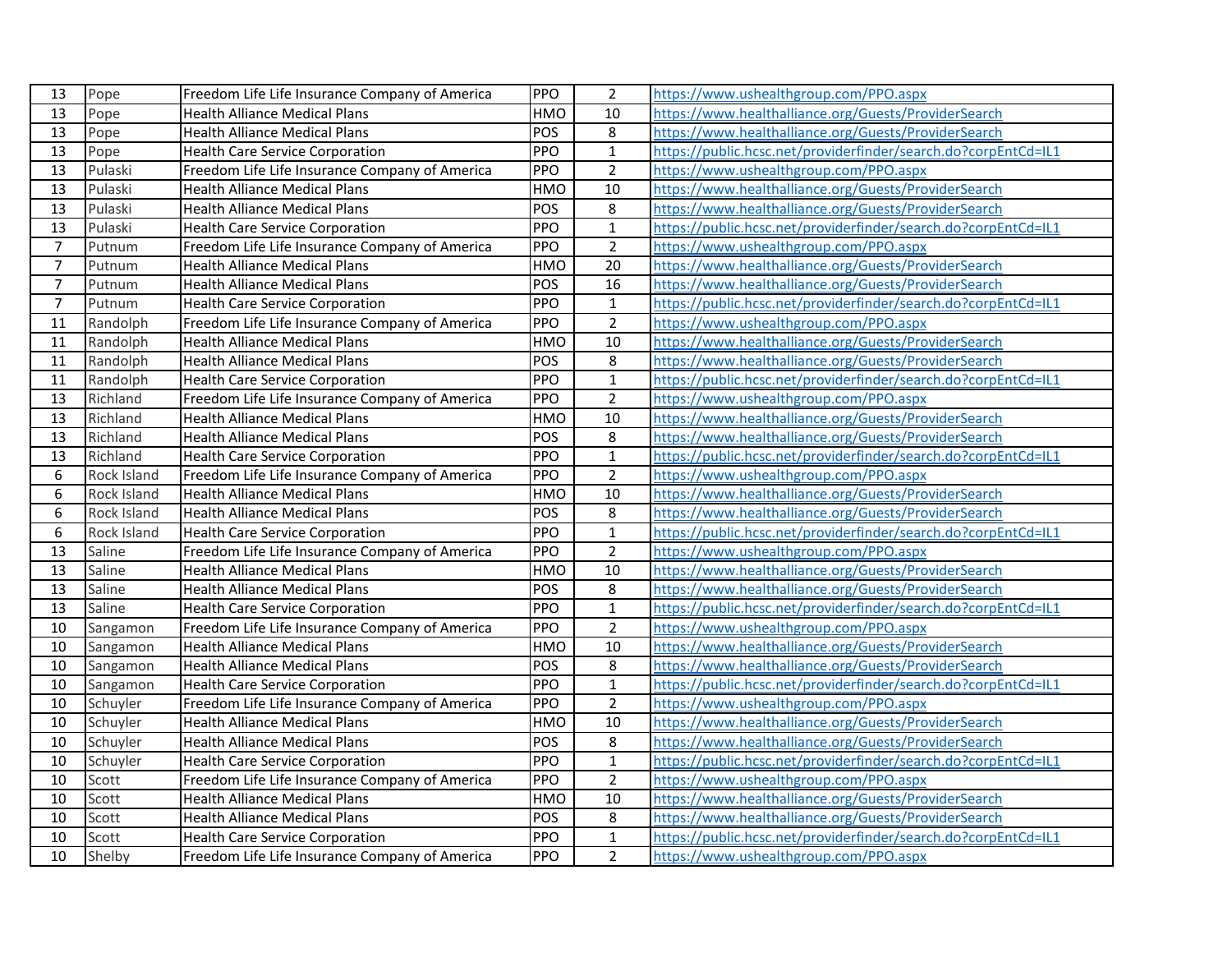| 10             | Shelby          | <b>Health Alliance Medical Plans</b>           | <b>HMO</b> | 10             | https://www.healthalliance.org/Guests/ProviderSearch           |
|----------------|-----------------|------------------------------------------------|------------|----------------|----------------------------------------------------------------|
| 10             | Shelby          | <b>Health Alliance Medical Plans</b>           | POS        | 8              | https://www.healthalliance.org/Guests/ProviderSearch           |
| 10             | Shelby          | <b>Health Care Service Corporation</b>         | PPO        | $\mathbf{1}$   | https://public.hcsc.net/providerfinder/search.do?corpEntCd=IL1 |
| 12             | St. Clair       | Freedom Life Life Insurance Company of America | PPO        | $\overline{2}$ | https://www.ushealthgroup.com/PPO.aspx                         |
| 12             | St. Clair       | <b>Health Care Service Corporation</b>         | PPO        | $\mathbf{1}$   | https://public.hcsc.net/providerfinder/search.do?corpEntCd=IL1 |
| $\overline{7}$ | <b>Stark</b>    | Freedom Life Life Insurance Company of America | PPO        | $\overline{2}$ | https://www.ushealthgroup.com/PPO.aspx                         |
| $\overline{7}$ | <b>Stark</b>    | <b>Health Alliance Medical Plans</b>           | <b>HMO</b> | 20             | https://www.healthalliance.org/Guests/ProviderSearch           |
| $\overline{7}$ | <b>Stark</b>    | <b>Health Alliance Medical Plans</b>           | POS        | 16             | https://www.healthalliance.org/Guests/ProviderSearch           |
| $\overline{7}$ | <b>Stark</b>    | <b>Health Care Service Corporation</b>         | HMO        | $\mathbf{1}$   | https://public.hcsc.net/providerfinder/search.do?corpEntCd=IL1 |
| $\overline{7}$ | <b>Stark</b>    | <b>Health Care Service Corporation</b>         | PPO        | $\mathbf{1}$   | https://public.hcsc.net/providerfinder/search.do?corpEntCd=IL1 |
| 5              | Stephenson      | Freedom Life Life Insurance Company of America | PPO        | $\overline{2}$ | https://www.ushealthgroup.com/PPO.aspx                         |
| 5              | Stephenson      | <b>Health Care Service Corporation</b>         | PPO        | $\mathbf{1}$   | https://public.hcsc.net/providerfinder/search.do?corpEntCd=IL1 |
| $\overline{7}$ | Tazewell        | Freedom Life Life Insurance Company of America | PPO        | $\overline{2}$ | https://www.ushealthgroup.com/PPO.aspx                         |
| $\overline{7}$ | Tazewell        | <b>Health Alliance Medical Plans</b>           | <b>HMO</b> | 20             | https://www.healthalliance.org/Guests/ProviderSearch           |
| $\overline{7}$ | Tazewell        | <b>Health Alliance Medical Plans</b>           | POS        | 16             | https://www.healthalliance.org/Guests/ProviderSearch           |
| $\overline{7}$ | <b>Tazewell</b> | <b>Health Care Service Corporation</b>         | HMO        | $\mathbf{1}$   | https://public.hcsc.net/providerfinder/search.do?corpEntCd=IL1 |
| $\overline{7}$ | Tazewell        | <b>Health Care Service Corporation</b>         | PPO        | $\mathbf{1}$   | https://public.hcsc.net/providerfinder/search.do?corpEntCd=IL1 |
| 13             | Union           | Freedom Life Life Insurance Company of America | PPO        | $\overline{2}$ | https://www.ushealthgroup.com/PPO.aspx                         |
| 13             | Union           | <b>Health Alliance Medical Plans</b>           | <b>HMO</b> | 10             | https://www.healthalliance.org/Guests/ProviderSearch           |
| 13             | Union           | <b>Health Alliance Medical Plans</b>           | POS        | $\,8\,$        | https://www.healthalliance.org/Guests/ProviderSearch           |
| 13             | Union           | <b>Health Care Service Corporation</b>         | PPO        | $\mathbf{1}$   | https://public.hcsc.net/providerfinder/search.do?corpEntCd=IL1 |
| 9              | Vermillion      | Freedom Life Life Insurance Company of America | PPO        | $\overline{2}$ | https://www.ushealthgroup.com/PPO.aspx                         |
| 9              | Vermillion      | <b>Health Alliance Medical Plans</b>           | <b>HMO</b> | 11             | https://www.healthalliance.org/Guests/ProviderSearch           |
| 9              | Vermillion      | <b>Health Alliance Medical Plans</b>           | POS        | 10             | https://www.healthalliance.org/Guests/ProviderSearch           |
| 9              | Vermillion      | <b>Health Care Service Corporation</b>         | PPO        | $\mathbf{1}$   | https://public.hcsc.net/providerfinder/search.do?corpEntCd=IL1 |
| 13             | Wabash          | Freedom Life Life Insurance Company of America | PPO        | $\overline{2}$ | https://www.ushealthgroup.com/PPO.aspx                         |
| 13             | Wabash          | <b>Health Alliance Medical Plans</b>           | <b>HMO</b> | 10             | https://www.healthalliance.org/Guests/ProviderSearch           |
| 13             | Wabash          | <b>Health Alliance Medical Plans</b>           | POS        | 8              | https://www.healthalliance.org/Guests/ProviderSearch           |
| 13             | Wabash          | <b>Health Care Service Corporation</b>         | PPO        | $\mathbf 1$    | https://public.hcsc.net/providerfinder/search.do?corpEntCd=IL1 |
| 6              | Warren          | Freedom Life Life Insurance Company of America | PPO        | $\overline{2}$ | https://www.ushealthgroup.com/PPO.aspx                         |
| 6              | Warren          | <b>Health Alliance Medical Plans</b>           | <b>HMO</b> | 10             | https://www.healthalliance.org/Guests/ProviderSearch           |
| 6              | Warren          | <b>Health Alliance Medical Plans</b>           | POS        | $\,8\,$        | https://www.healthalliance.org/Guests/ProviderSearch           |
| 6              | Warren          | <b>Health Care Service Corporation</b>         | PPO        | $\mathbf 1$    | https://public.hcsc.net/providerfinder/search.do?corpEntCd=IL1 |
| 11             | Washington      | Freedom Life Life Insurance Company of America | PPO        | $\overline{2}$ | https://www.ushealthgroup.com/PPO.aspx                         |
| 11             | Washington      | <b>Health Alliance Medical Plans</b>           | <b>HMO</b> | 10             | https://www.healthalliance.org/Guests/ProviderSearch           |
| 11             | Washington      | <b>Health Alliance Medical Plans</b>           | POS        | $\,8\,$        | https://www.healthalliance.org/Guests/ProviderSearch           |
| 11             | Washington      | <b>Health Care Service Corporation</b>         | PPO        | $\mathbf 1$    | https://public.hcsc.net/providerfinder/search.do?corpEntCd=IL1 |
| 13             | Wayne           | Freedom Life Life Insurance Company of America | PPO        | $\overline{2}$ | https://www.ushealthgroup.com/PPO.aspx                         |
| 13             | Wayne           | <b>Health Alliance Medical Plans</b>           | <b>HMO</b> | 10             | https://www.healthalliance.org/Guests/ProviderSearch           |
| 13             | Wayne           | <b>Health Alliance Medical Plans</b>           | POS        | 8              | https://www.healthalliance.org/Guests/ProviderSearch           |
| 13             | Wayne           | <b>Health Care Service Corporation</b>         | PPO        | $\overline{1}$ | https://public.hcsc.net/providerfinder/search.do?corpEntCd=IL1 |